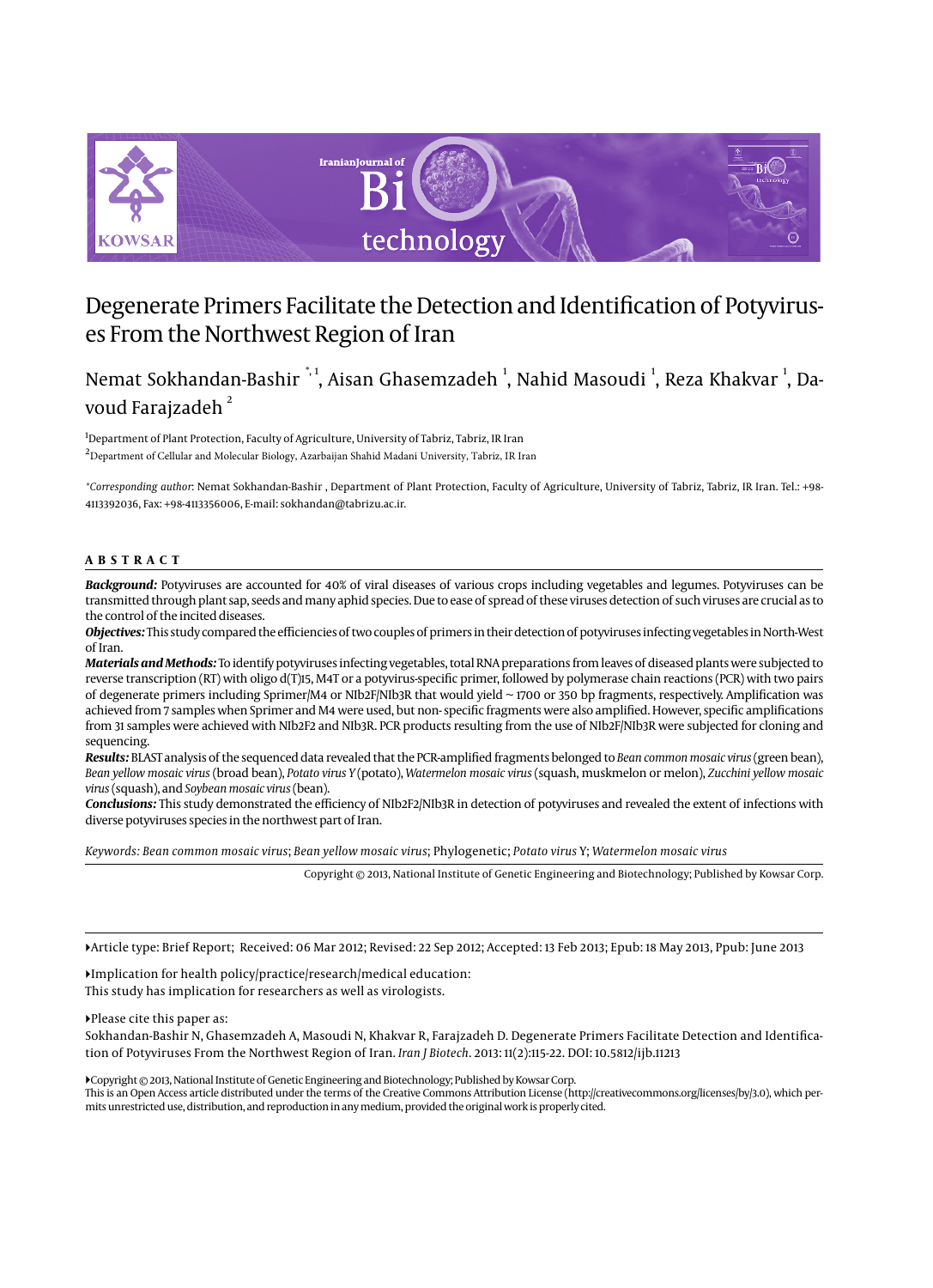# **1. Background**

The genus Potyvirus in the family *Potyviridae* is one of the largest plant virus genera (1) that are accounted for 40% of losses caused by all plant viruses (2). It includes 111 confirmed species and 86 tentative species (3-5). Potyviruses are transmitted by aphids, especially species of *Aphidinae* (6). Potyvirus particles are flexuous and rodshaped, 11 - 15 nm in diameter and 680-900 nm in length and are made up of a single structural protein surrounding an RNA molecule of approximately 10000 nucleotides (nts) (7, 8). The only open reading frame (ORF) of the virus genome codes for a single large polyprotein that is co- and post-translationally processed into 10 functional proteins (9). Polymerase chain reaction (PCR) with degenerate primers has facilitated the detection of many potyviruses and enabled partial genomic sequencing. Attempts have been made to design universal primers to detect all potyviruses since early 1990s (7, 10-16). An analysis of the seventeen most conserved sites within potyvirus genomes has revealed a decay in their consensus as newly generated sequences resulted in an apparent loss of stability and less efficiencies of previously designed degenerate primers (17). However, NIb2F and NIb3R have been reported as the more efficient primer pair compared to other primers (5).

# **2. Objectives**

This study was carried out to compare the efficiencies of two couples of primers in their detection of potyviruses infecting vegetables in North-West of Iran.

# **3. Materials and Methods**

Leaves showing characteristic symptoms of virus infection including mosaic, mottling, leaf and fruit malformation and green blistering, and ring patterns on fruits were collected from vegetables during the years 2009 and 2010. Samples were preserved on calcium chloride granules at 4 °C and then stored at -20 °C until processing. Inoculations were done on diagnostic and propagation hosts including *Chenopodium amaranticolor*, *Cucurbita pepo*, *Phaseolus vulgaris* and *Nicotiana tabacum*. Total RNA was extracted from the original (field samples) or the infected experimental hosts using 'Method 4' of Rowhani et al. (18) with some modifications as reported elsewhere (19). Two primer pairs including Sprimer/ M4 (11) or NIb2F/NIb3R (17) were used in the PCR reactions. Reverse transcription (RT) was done with Oligo d(T)15, M4T (5'GTTTTCCCAGTCACGAC(T)153') or NIb3R (5'TCIACIACIGTIGAIGGYTGNCC3'). Sprimer (5'GGNAAY-AAYAGYGGNCAZCC3'), NIb2F (5'GTITGYGTIGAYGAYTTY-AAYAA3') and NIb3R corresponded to NIb (nuclear inclusion protein b) coding region in the potyvirus genome. M4 (5'GTTTTCCCAGTCACGAC3') is an adaptor primer designed to anneal to the very 3' end of the potyvirus genome right before the poly (A) tail. Moloney Murine Leukemia virus (M-MuLV) reverse transcriptase (Fermentas, Lithuania) was used in the synthesis as described elsewhere (20). PCR reactions were done in 25 µL or 12.5 µL containing 20 pmol of each primer, 1 unit of *Taq* DNA polymerase (Fermentas, Lithuania), 0.2 mM each dNTP, 2 mM MgCl2 and 2 µL of the synthesized cDNA. PCR with Sprimer/M4 was performed with an initial denaturation at 94 ºC for 2 min; followed by 35 cycles at 94 ºC for 30 sec, 47 ºC for 1 min and 72 ºC for 2 min; then a final polymerization at 72 ºC for 10 min. PCR with NIb2F/NIb3R was performed similarly, but annealing was at 45 ºC and duration of the denaturation, annealing and extension was 45 sec for each. Some optimizations were done to improve efficiencies of the PCR reactions as follows; different quantities of the primers (1, 1.5, 2 or 3 pmol final concentrations) and  $CDNA$ (1, 1,5, 2, 2,5 or 3 µL per 25 µL reaction mix) were used with 'Hot-start' (20, 21) or 'Touch down' (22) PCR methods when Sprimer and M4 were applied. In the 'Touch down' PCR, the annealing temperature was gradually decreased from 60 ºC to 47 ºC during the first 13 cycles, then other 22 cycles with annealing at 47 ºC were appllied. In PCR with NIb2F/NIb3R, initially a 0.5 pmol (final concentration) of each primer was used, but in the next runs this was increased 10 times to 5 pmol of each primer.

# **4. Results**

PCR with Sprimer/M4 on subsamples of 15 samples resulted in amplification of the expected  $\sim$ 1700 bp fragment from 7 samples (data not shown). However, three other fragments with smaller sizes were also produced. There were samples from which no targeted fragment was produced, but instead smaller non targeted fragments were generated. Even the optimizations did not improve efficiency and specificity of the PCR. However, PCR with NIb2F/NIb3R on 61 symptomatic samples resulted in amplification of the expected 350 bp fragment from 31 samples (*Table 1*). The amplification was faint when the primers were used at 0.5 pmol, whereas an intense band was amplified with 5 pmol of the primers. Among the tested samples, there were 4 samples that gave the expected fragments with either of the two primer sets (*Table 1*). PCR products amplified by Sprimer/M4 were not subjected to cloning and subsequent sequencing since they were faint. However, sixteen out of the thirty-one PCR products resulting from amplification with NIb2F/ NIb3R were selected for cloning and sequencing. These included isolates A74, A185, A186, A187, A206, A213, T41, T67, T172, T180, T192, T198, T205, T209, T210 and U167 which were from different hosts and geographical locations. PCR products with the expected size from these isolates were purified from agarose gel by the use of Genomic DNA Purification Kit (Fermentas, Lihuania) and then ligated into pTZ57R/T (Fermentas, Lithuania) following the manufacturers' instructions. The ligated mixture was transformed into *Escherichia coli* strain DH5α cells which had been made competent according to Chung et al. (23).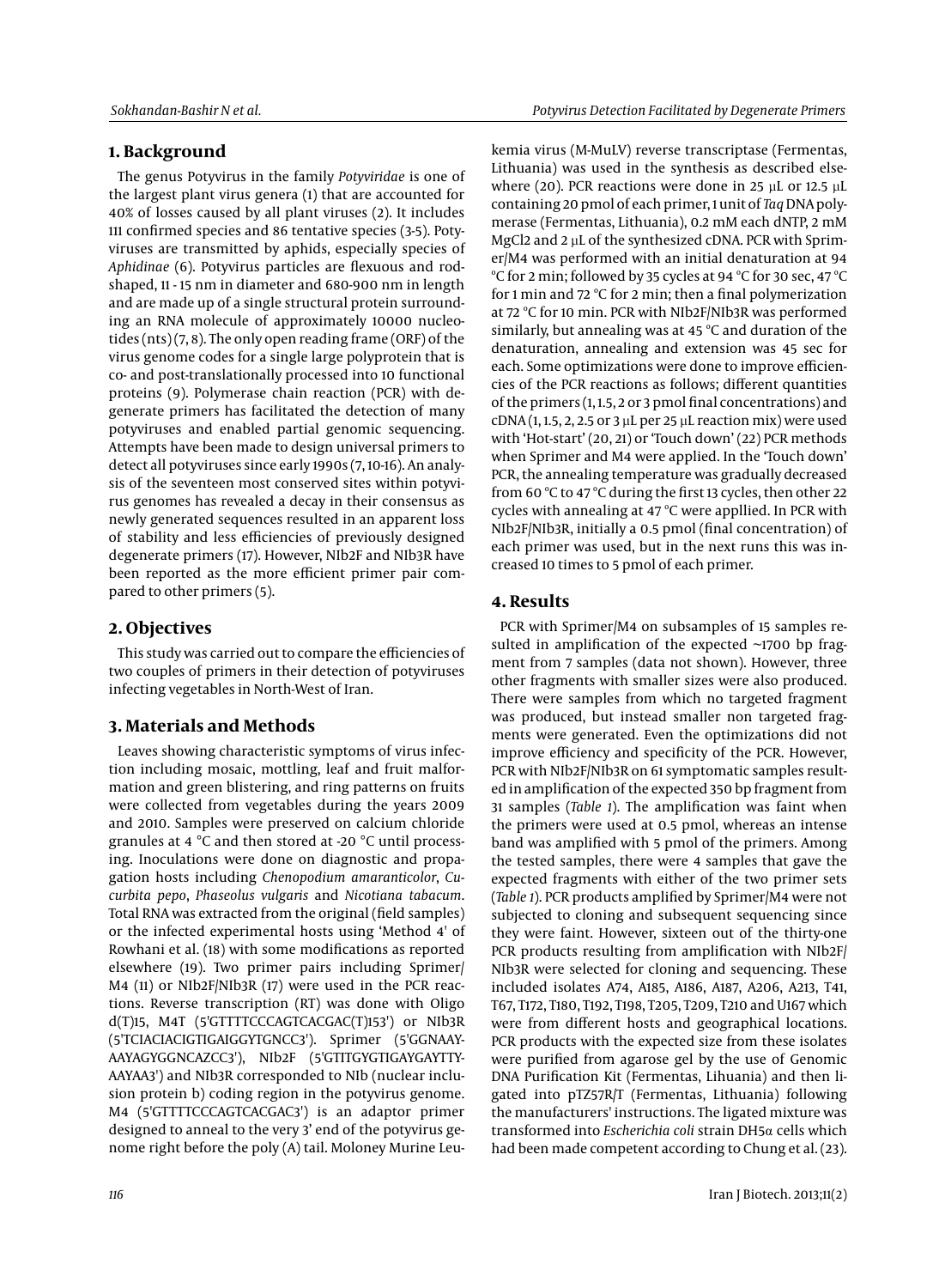Plasmid DNA was extracted from overnight culture of the resulting white colonies using the small-scale alkaline lysis method (24) or Qiagene Miniprep Kit. Integration of the PCR products into the vector was confirmed by restriction analysis. The cloned fragments were then subjected to dideoxy terminator cycle sequencing in Macrogen Inc. (Seoul, South Korea). The sequencing data were submitted to BLASTN (Basic Local Total Alignment Search Tool- Nucleotide) (25) facility in the NCBI website (www. ncbi.nlm.nih.gov) to identify the best matching sequences recorded in GenBank. The cloned isolates were considered to be potyvirus provided that they matched a potyvirus sequence in GenBank in the expected NIb region. According to the demarcation criteria established for potyvirus by the ICTV if there is < 85% nucleotide identity between the two isolates they are considered as distinct potyviruses. At the level of amino acid sequences, < 80% identity means that the isolates are distinct potyviruses (4). The BLASTN revealed A74, A185 and Adb-pot187 as the most similar sequences to *Potato virus Y* (PVY); A186, A206,

A213, T41, cT180, T192, T205 and U167 to *Watermelon mosaic virus* (WMV); T172 to *Bean common mosaic virus* (BCMV); T67 to *Bean yellow mosaic virus* (BYMV); T209 to *Soybean mosaic virus* (SMV); and T210 to *Zucchini yellow mosaic virus* (ZYMV). Overall, these similarities were above 97%. These newly identified isolates were named as PVY isolates Adb-Glr-pot74 (JX683528), Hir-pot185 (JX683529) and pot187 (JF707767); WMV isolates Nia-pot186 (JX683531), Aga-Sq206 (not submitted to GenBank due to its short length), Glr-pot213 (JX683534), Gow-Sq41 (JX124710), Kha-Msk180 (JX124711), Gmk-Msk192 (JX683530), Ahr-sq205 (JF707768) and Zei-Sq167 (JX124709); BCMV isolate Mgh-Bn172 (JF707770); BYMV isolate Ghk-Brn67 (JF707769), SMV isolate Ahr-bn209 (JX843813); and ZYMV isolate Gmk-sq210 (JX843814) (*Figure 1*). The closest previously reported accessions to the isolates reported in this study are presented in *Table 2*. However, the sequence from sample T198 seemed to have a host plant origin because it matched the *Vitis vinifera* (grapevine) hypothetical protein gene.

| <b>Isolate</b>                                                   | <b>Geographical Location</b> | <b>Original Host</b> | Symptom <sup>a</sup>   | PCR <sup>b</sup> (Sprimer/M4) | PCR (NIb2F/NIb3R)                |
|------------------------------------------------------------------|------------------------------|----------------------|------------------------|-------------------------------|----------------------------------|
| $A187^C$ , A188, A189                                            | Ardebil                      | Potato               | M, RL, WL <sup>a</sup> | ND <sup>b</sup>               | $\qquad \qquad +$                |
| A80, A185 <sup>c</sup> , A186 <sup>c</sup> , Ardebil<br>$A206^C$ |                              | Potato               | MO <sup>3</sup>        | ND <sup>b</sup>               | $\qquad \qquad +$                |
| A110, A184                                                       | Ardebil                      | Potato               | MO,YM <sup>a</sup>     | ND <sup>b</sup>               | $+$                              |
| A183                                                             | Ardebil                      | Potato               | YM <sup>a</sup>        | ND <sup>b</sup>               | $\overline{\phantom{a}}$         |
| A <sub>2</sub> 07                                                | Ardebil                      | Potato               | YM <sup>a</sup>        | ND <sup>b</sup>               | $\qquad \qquad +$                |
| A73                                                              | Ardebil                      | Potato               | MO <sup>3</sup>        | ÷,                            |                                  |
| A14, A31                                                         | Ardebil                      | Potato               | YM <sup>a</sup>        | $+$                           | $+$                              |
| A1, A30, A74 <sup>C</sup>                                        | Ardebil                      | Potato               | MO, RL <sup>a</sup>    | $\overline{\phantom{a}}$      | $\qquad \qquad +$                |
| $A213$ <sup>C</sup>                                              | Ardebil                      | Potato               | YM, CS <sup>a</sup>    | $\blacksquare$                | $+$                              |
| $T180^C, T198^C$                                                 | Tabriz                       | Muskmelon            | YM <sup>a</sup>        | ND <sup>b</sup>               | $\qquad \qquad +$                |
| <b>T190</b>                                                      | Tabriz                       | Muskmelon            | GB <sup>a</sup>        | ND                            | $+$                              |
| <b>T26</b>                                                       | Tabriz                       | Muskmelon            | VB <sup>a</sup>        | ND                            | $\overline{\phantom{a}}$         |
| $T192^C$                                                         | Tabriz                       | Muskmelon            | GV <sup>a</sup>        | ND                            | $+$                              |
| T37, T196                                                        | Tabriz                       | Muskmelon            | GB <sup>a</sup>        | $+$                           |                                  |
| <b>T211</b>                                                      | Tabriz                       | Muskmelon            | GVa                    | $\overline{\phantom{a}}$      | $+$                              |
| $T210^C$                                                         | Tabriz                       | Muskmelon            | $GB$ , $FPa$           | $\blacksquare$                | $\qquad \qquad +$                |
| <b>T126</b>                                                      | Tabriz                       | Tomato               | MO <sup>a</sup>        | ND                            | $\overline{\phantom{a}}$         |
| <b>T181</b>                                                      | Tabriz                       | Tomato               | RS <sup>a</sup>        | ND                            |                                  |
| <b>T168</b>                                                      | Tabriz                       | Pepper               | RS <sup>a</sup>        | ND                            | $\overline{\phantom{a}}$         |
| <b>T132</b>                                                      | Tabriz                       | Spinach              | CS <sup>a</sup>        | ND                            | $\begin{array}{c} + \end{array}$ |
| <b>T17</b>                                                       | Tabriz                       | Lettuce              | VC <sup>a</sup>        | $\overline{\phantom{a}}$      | $\overline{\phantom{a}}$         |
| $T67^C$                                                          | Tabriz                       | Broad bean           | MO, FP <sup>a</sup>    | $+$                           | $\qquad \qquad +$                |
| <b>T97</b>                                                       | Sarab                        | Cabbage              | VC <sup>a</sup>        | ND                            | $\overline{\phantom{a}}$         |
| <b>T36</b>                                                       | Sarab                        | Potato               | $CS, Y^a$              | ÷.                            |                                  |
| <b>T208</b>                                                      | Khodafarin                   | Squash               | YM, FB <sup>a</sup>    | ND                            |                                  |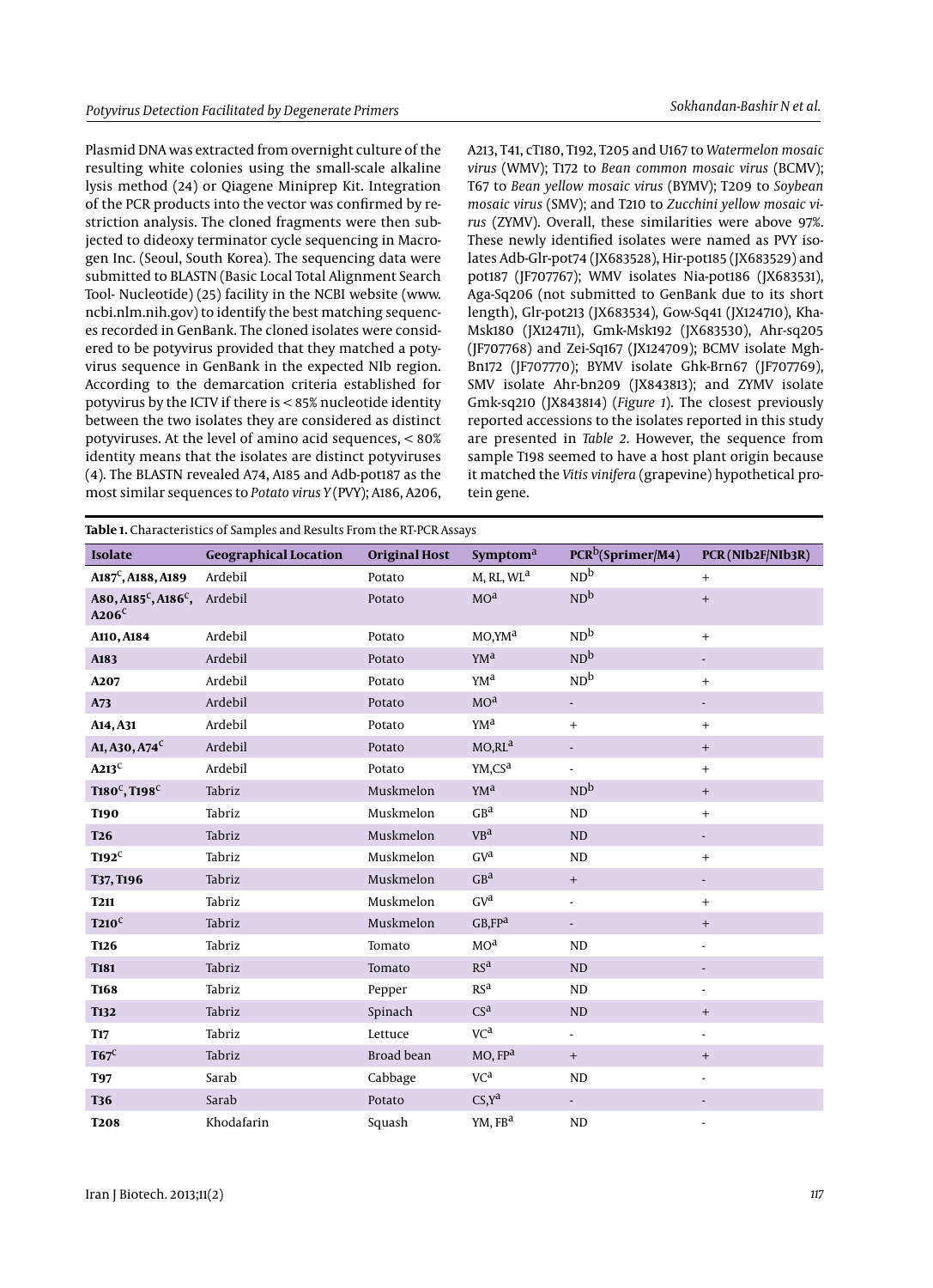| <b>T48</b>          | Khosroshahr | Squash   | GV <sup>d</sup>         | ٠                        | $\overline{\phantom{a}}$ |
|---------------------|-------------|----------|-------------------------|--------------------------|--------------------------|
| <b>T212</b>         | Khosroshahr | Squash   | GB,VB <sup>a</sup>      | ND                       | $\overline{\phantom{a}}$ |
| <b>T133</b>         | Shabestar   | Eggplant | RS, N <sup>d</sup>      | <b>ND</b>                |                          |
| <b>T128</b>         | Shabestar   | Squash   | GB, M <sup>d</sup>      | ND                       | $+$                      |
| T123, T140          | Shabestar   | Squash   | M,VB <sup>a</sup>       | <b>ND</b>                |                          |
| <b>T122</b>         | Shabestar   | Pepper   | $MO$ , $LMa$            | ND                       | $\overline{\phantom{a}}$ |
| <b>T137</b>         | Shabestar   | Bean     | $GB$ , $LMa$            | ND                       |                          |
| T173, T174          | Bonab       | Squash   | $GB$ FM <sup>a</sup>    | ND                       | $\blacksquare$           |
| T171, T175          | Bonab       | Squash   | VB, FP <sup>a</sup>     | <b>ND</b>                |                          |
| $T205^C$ , $T209^C$ | Ahar        | Squash   | VB <sup>a</sup>         | ND                       | $+$                      |
| <b>T45</b>          | Ajab shir   | Squash   | GV <sup>d</sup>         | $\overline{\phantom{a}}$ |                          |
| <b>T177</b>         | Jolfa       | melon    | GB <sup>a</sup>         | $+$                      | $\overline{\phantom{a}}$ |
| <b>T213</b>         | Jolfa       | melon    | YM <sup>a</sup>         | $\overline{\phantom{a}}$ | $+$                      |
| $T41^C$             | Gogan       | Squash   | YM <sup>a</sup>         | $^{+}$                   | $+$                      |
| $T172^C$            | Maragheh    | Bean     | YM, GB, LM <sup>a</sup> | ND                       | $+$                      |
| $U167^C$            | Urmia       | Squash   | YM, FM <sup>a</sup>     | ND                       | $+$                      |

a CS, chlorotic spot; FB, fruit blistering; FL, fan leaf; FM, fruit malformation; FP, fruit pattern; GB, green blistering; GV, green vein; LM, leaf malformation; M, mosaic; Mo, mottling; RL, ragged leaf; RS, ring spot; VB, vein banding; VC, vein clearing; WL, wavy leaf; YM, yellow mosaic<br><sup>b</sup> Not determined.

c Cloned and sequenced.

| Table 2. List of the MOSt Shimar Previously Reported Potyviruses to isolates From Iran Based on the Sequenced Nib Region |                                                                                                                               |                    |  |
|--------------------------------------------------------------------------------------------------------------------------|-------------------------------------------------------------------------------------------------------------------------------|--------------------|--|
| New Isolate $(s)$                                                                                                        | <b>Best Matching Previously Reported Isolates</b>                                                                             | <b>Identity, %</b> |  |
| PVY-Adb-pot187, - Hir-<br>pot185                                                                                         | PVY isolates Wilga, nwilga and LW (Poland); pB209, OR-1, ID-1, Alt and pN10A (USA), 156<br>var (Germany); and Frkv15 (France) | 98                 |  |
| PVY-Glr-pot74                                                                                                            | PVY strain N-W, serotype O, isolate 09-3a                                                                                     | 98                 |  |
| WMV-Sq205, -T192                                                                                                         | $IRO2-54 (Iran)$                                                                                                              | 98                 |  |
| <b>WMV-A213, -T41</b>                                                                                                    | WMV CO5-463, CO5-464, CO5-337 and CH102-481 (France)                                                                          | 99                 |  |
| <b>WMV-ct180, -sq167</b>                                                                                                 | WMV isolate USA                                                                                                               | 98                 |  |
| <b>SMV-T209</b>                                                                                                          | SMV isolate WS151 (Korea)                                                                                                     | 98                 |  |
| <b>ZYMV-T210</b>                                                                                                         | ZYMV AG (Israel)                                                                                                              | 99                 |  |
| <b>BCMV-T172</b>                                                                                                         | MS <sub>1</sub> and NWA <sub>1</sub> (Australia)                                                                              | 97                 |  |
| <b>BYMV-T67</b>                                                                                                          | BYMV-s (Australia)                                                                                                            | 98                 |  |

**Table 2.** List of the Most Similar Previously Reported Potyviruses to Isolates From Iran Based on the Sequenced NIb Region

Phylogenetic analysis was performed to reconfirm the potyvirus affiliation of the newly identified isolates. First, by the use of GeneDoc software (26), sequences of the new isolates were aligned with counterpart regions of the previously characterized potyvirus species and Ryegrass mosaic virus (RGMV) was set as the outgroup (*Table 3*). Then, a phylogeneic tree with 1000 bootstrap replicates was generated by the use of Treecon (27) on the basis of Jukes-Cantor distance method (28). As a result, each new isolate was clustered with the same most similar virus as that determined by the BLASTN analysis (*Figure 2*). This provided further proof for the potyvirus affiliation of the isolates.

Branches with < 500 bootstrap values were collapsed. Branch lengths are proportional to genetic distances. *Ryegrass mosaic virus* (RGMV) is designated as the root. The newly detected potyvirus species/isolates from Iran are bolded.

Here, infections with potyviruses were detected in 31 of 60 samples. By selection of appropriate representative isolates according to the origin and host, distinct species were intercepted. We showed that when testing for potyviruses even in new locations, the primer pair NIb2F/NIb3R was the most efficient and specific. Consistent amplification of a 350 bp fragment for majority of the isolates was in agreement with Zheng et al. (5). Because these primers target highly conserved sites in the genome, they resulted in successful detection of potyviruses from Iran. However, amplification with Sprimer/M4 was not satisfactory because it was achieved from a relatively smaller number of samples and was always associated with nonspecific bands. This primer pair was tested for 15 samples, which resulted in amplification of the expected 1700 bp as well as non specific fragments from 7 samples.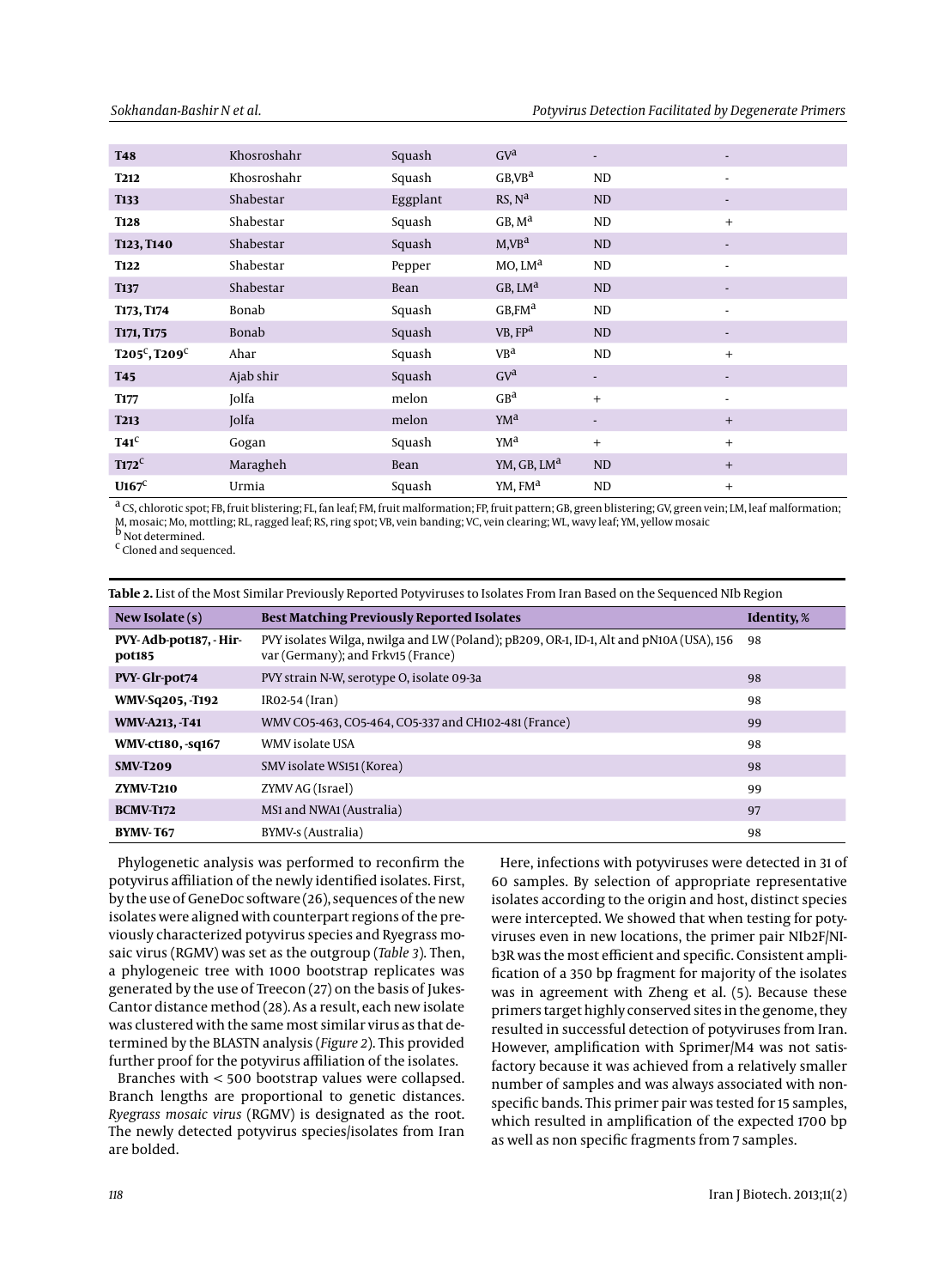

**Figure 1.** An Alignment of 304- Nucleotide Sequences From 14 Potyvirus Isolates (6 Species) From Iran Amplified by NIbF2/ NIbR3 Primers

The primer sequences were removed.

**Table 3.** Accession Numbers and Characteristics of previously Reported Potyviruses Used in the Phylogenetic Analysis

| <b>Accession Number</b> | Isolate Name/Strain <sup>a</sup> | Country <sup>b</sup>        | Host <sup>C</sup>  |
|-------------------------|----------------------------------|-----------------------------|--------------------|
| AY864314                | <b>BCMNV strain NL-3 K</b>       | <b>USA</b>                  | Phaseolus vulgaris |
| AY575773                | <b>BCMV4 strain Blackeye</b>     | Taiwan                      |                    |
| D83749                  | <b>BYMV</b> strain MB4           | Japan                       |                    |
| AJ243766                | PVV-DV 42                        | United Kingdom:<br>Scotland |                    |
| AF522296                | PVY Strain N-Egypt               | Egypt                       |                    |
| Y09854                  | <b>RGMV</b> isolate Danish       |                             |                    |
| AB100443                | SMV-Aa15-M2                      | Japan                       |                    |
| FJ376388                | SMV-G5H                          | South Korea                 | Glycine max        |
| FJ640964                | SMV-WS132                        | South Korea                 | Wild soybean       |
| FJ640969                | SMV-WS151                        | South Korea                 | Wild soybean       |
| FJ640971                | SMV-WS156                        | South Korea                 | Wild soybean       |
| D00507                  | <b>SMV strain N</b>              | <b>USA</b>                  |                    |
| AY437609                | <b>WMV-FR</b>                    | France                      |                    |
| AJ307036                | ZYMV-CU                          | China                       | cucumber           |
| AY188994                | $ZYMV-B^*$                       |                             |                    |
| DQ124239                | ZYMV-Kuchyna                     | Slovakia                    | Cucurbitapepo      |
| EF062582                | ZYMV-NAT                         | Israel                      |                    |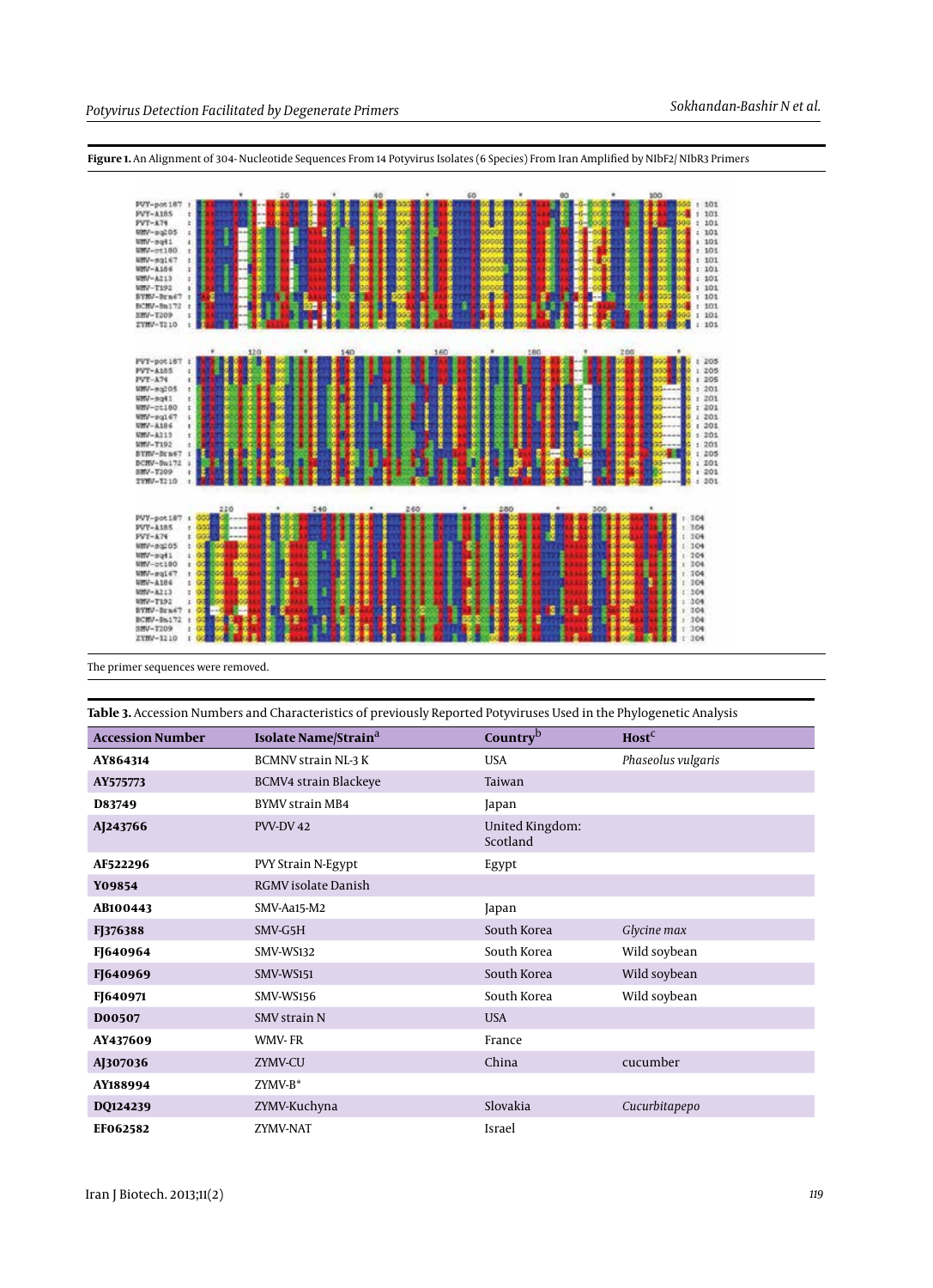| EF062583        | ZYMV-AG               | Israel    |
|-----------------|-----------------------|-----------|
| <b>AF014811</b> | ZYMV strain Singapore | Singapore |

a Abbreviations: BCMV, *Bean common mosaic virus*; BCMNV, *Bean common mosaic necrosis virus*; BYMV, *Bean yellow mosaic virus*; PVY, *Potato virus Y*; RGMV, *Ryegrass mosaic virus*; SMV, *Soybean mosaic virus*; WMV, *Watermelon mosaic virus*; ZYMV, *Zucchini yellow mosaic virus* b Origin is not written if not mentioned in the related accession.

c Host is not written if not mentioned in the related accession.

**Figure 2.** A Distance-Based Phylogenetic Tree Inferred From Nucleotide Sequences of the Potyvirus Genomic Region Flanked by the Primers NIb2F and NIb3R



*Abbreviations: BCMV, Bean common mosaic virus; BCMNV, Bean common mosaic necrosis virus; BYMV, Bean yellow mosaic virus; PVY, Potato virus Y; RGMV, Ryegrass mosaic virus; SMV, Soybean mosaic virus; WMV, Watermelon mosaic virus; ZYMV, Zucchini yellow mosaic virus*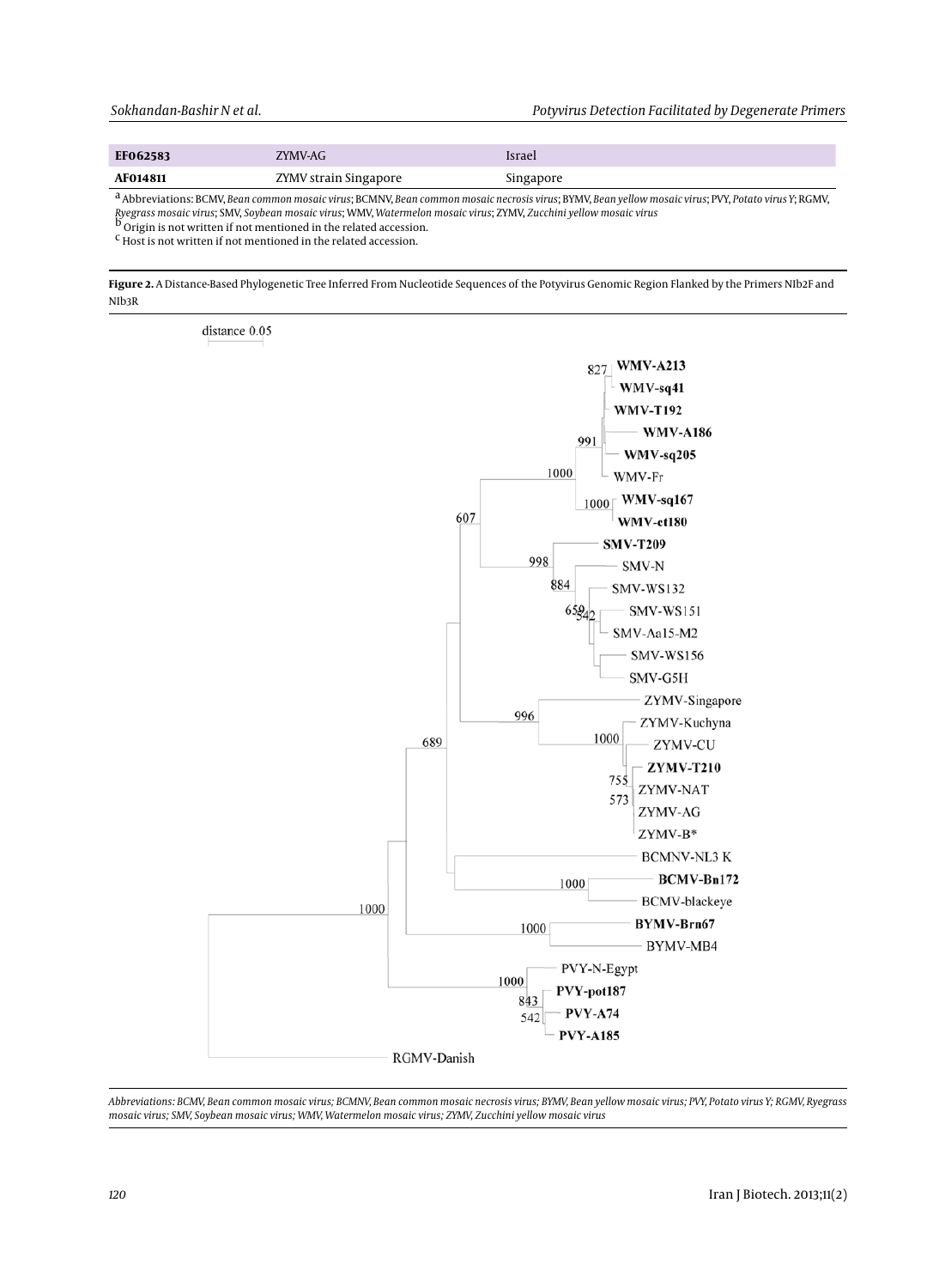## **5. Discussion**

Results from this study justifies attempts that have been made to design potyvirus degenerate primers (7, 11, 12, 14-16). However, one major issue is that at any time the number of characterized (partiallly or completely sequenced) potyviruses is smaller than that which would be known in future thus as more and more new potyvirus sequences are accumulating it appears that the previously characterized conserved regions are not as much conserved as they were once thought. In other words, the consistency of conserved sites decays and, as a result, the previously designed degenerate primers fall short in detecting some potyvirus members. Accordingly, because Sprimer and M4 were designed about a decade ago when a relatively smaller number of potyvirus sequences were available they appear to be inefficient in detection. The other factor may be the geographical origins of the isolates especially from places where no detailed studies have been done before. Here, we studied samples from the northwest region of Iran where no potyvirus sequence has previously been recorded to consider in design of the primers. So, the newly characterized isolates may be well heterogeneous at the Sprimer site resulting in a non specific and inefficient amplification with Sprimer/M4. Compared to detection by serological methods, RT-PCR with broad spectrum primers offers costeffectiveness, particularly in developing countries where antibodies to each virus are imported with considerable costs. Although a genus-specific antibody (antipoty) has become available there are yet some advantages for PCR with broad spectrum primers. With the genus specific antibody, one major problem can be cross reactivity between distinct potyvirus species (29), hindering species determination, whereas PCR with subsequent sequencing of the amplified fragment results in prudent identification of potyvirus species. There were also diseased samples that did not contain potyvirus as determined by RT-PCR suggesting that another virus (es) might be involved in these infections or distant genotypes of potyvirus with respect to the primer sites might be occurring in them. Because there has been no previous record of potyvirus sequence data from this geographical region it is possible that some distantly related potyviruses exist in the region that do not match the primers.Amplification from sample T198 appeared to have been derived from the host genome because the sequence data did not match any virus, but the host plant genome. Such a non targeted amplification has also been reported by Zheng et al (5) although without elaboration. Therefore, it seems that there are sites in the host genome complementary enough to pair with the primer sequences.The future direction would be the characterization of the newly identified species to understand the heterogeneity of their genotype with respect to the primers and design newer primers for improvement of detection.

## **Acknowledgements**

We would like to acknowledge the support given to this project by The Graduate Office and Research Grant Office of The University of Tabriz.

# **Authors' Contribution**

Nemat Sokhandan-Bashir acted as the principle investigator (supervisor), Aisan Ghasemzadeh and N. Masoudi did the lab works, Reza Khakvar and D. Farajzadeh acted as associate supervisors.

## **Financial Disclosure**

There is not any conflict of interest.

## **Funding/ Support**

Funding for this project was supported from Graduate Office and Research Grant Office of the University of Tabriz.

### **References**

- 1. King AMQ, Adams MJ, Carstens EB, Lefkowitz EJ. *Ninth Report of the International Committee on Taxonomy of Viruses.* 2011.
- 2. Yamamoto H, Fuji S. Rapid determination of the nucleotide sequences of potyviral coat protein genes using semi-nested RT-PCR with universal primers. *J Gen Plant Pathol.* 2008;**74**(2):97-100.
- Adams MJ, Antoniw JF, Beaudoin F. Overview and analysis of the polyprotein cleavage sites in the family Potyviridae. *Mol Plant Pathol.* 2005;**6**(4):471-87.
- 4. Fauquet CM, Mayo MA. The Viruses. *Virus Taxonomy.*San Diego: Academic Press; 2005. p. 9.
- 5. Zheng L, Rodoni BC, Gibbs MJ, Gibbs AJ. A novel pair of universal primers for the detection of potyviruses. *Plant Pathol.* 2010;**59**(2):211-220.
- 6. Gibbs AJ, Ohshima K, Phillips MJ, Gibbs MJ. The prehistory of potyviruses: their initial radiation was during the dawn of agriculture. *PLoS One.* 2008;**3**(6).
- 7. Colinet D, Kummert J. Identification of a sweet potato feathery mottle virus isolate from China (SPFMV-CH) by the polymerase chain reaction with degenerate primers. *J Virol Methods.* 1993;**45**(2):149-59.
- 8. Mayo MA. The Potyviridae. *New Phytologist.* 1995;**131**(2):289-90.
- 9. Adams MJ, Antoniw JF, Fauquet CM. Molecular criteria for genus and species discrimination within the family Potyviridae. *Arch Virol.* 2005;**150**(3):459-79.
- 10. Ha C, Coombs S, Revill PA, Harding RM, Vu M, Dale JL. Design and application of two novel degenerate primer pairs for the detection and complete genomic characterization of potyviruses. *Arch Virol.* 2008;**153**(1):25-36.
- 11. Chen J, Adams MJ. A universal PCR primer to detect members of the Potyviridae and its use to examine the taxonomic status of several members of the family. *Arch Virol.* 2001;**146**(4):757-66.
- 12. Gibbs A, Mackenzie A. A primer pair for amplifying part of the genome of all potyvirids by RT-PCR. *J Virol Methods.* 1997;**63**(1-2):9-16.
- 13. Rossolini GM, Cresti S, Ingianni A, Cattani P, Riccio ML, Satta G. Use of deoxyinosine-containing primers vs degenerate primers for polymerase chain reaction based on ambiguous sequence information. *Mol Cell Probes.* 1994;**8**(2):91-8.
- 14. Pappu SS, Brand R, Pappu HR, Rybicki EP, Gough KH, Frenkel MJ, et al. A polymerase chain reaction method adapted for selective amplification and cloning of 3' sequences of potyviral genomes: application to dasheen mosaic virus. *J Virol Methods.* 1993;**41**(1):9- 20.
- 15. Langeveld SA, Dore JM, Memelink J, Derks AF, van der Vlugt CI, Asjes CJ, et al. Identification of potyviruses using the polymerase